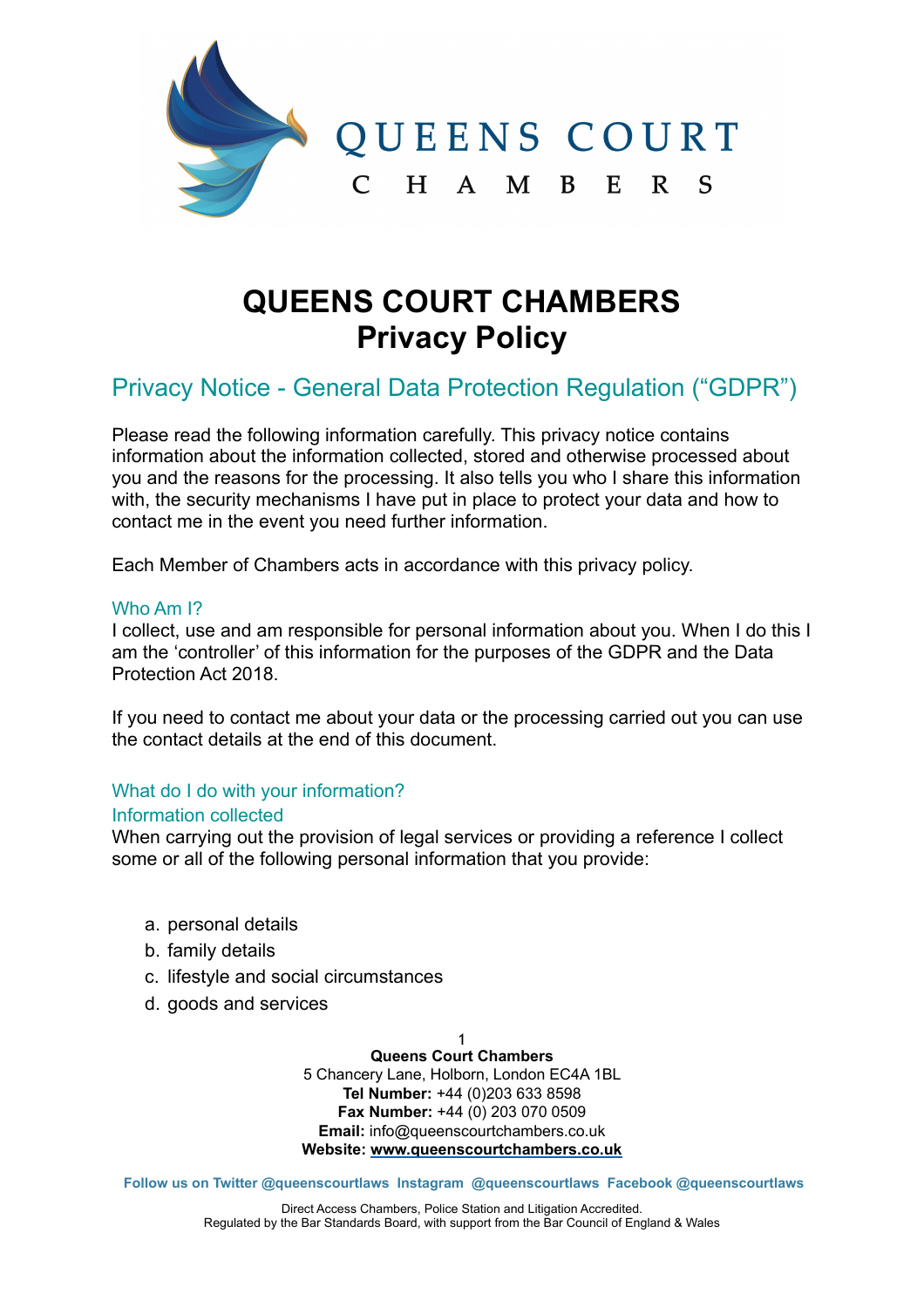- e. financial details
- f. education, training and employment details
- g. physical or mental health details
- h. racial or ethnic origin
- i. political opinions
- j. religious, philosophical or other beliefs
- k. trade union membership
- l. sex life or sexual orientation
- m. genetic data
- n. biometric data for the purpose of uniquely identifying a natural person
- o. criminal proceedings, outcomes and sentences, and related security measures
- p. other personal data relevant to instructions to provide legal services, including data specific to the instructions in question.

# Information collected from other sources

The same categories of information may also be obtained from third parties, such as other legal professionals or experts, members of the public, your family and friends, witnesses, courts and other tribunals, investigators, government departments, regulators, public records and registers,

# How I use your personal information: Purposes

I may use your personal information for any of the following purposes:

- i. to provide legal services to my clients, including the provision of legal advice and representation in courts, tribunals, arbitrations, and mediations
- ii. to keep accounting records and carry out office administration
- iii. to take or defend legal or regulatory proceedings or to exercise a lien
- iv. to respond to potential complaints or make complaints
- v. to check for potential conflicts of interest in relation to future potential cases
- vi. to promote and market my services
- vii. to carry out anti-money laundering and terrorist financing checks
- viii. to train other barristers or mini-pupils and when providing work-shadowing opportunities
- ix. to respond to requests for references
- x. when procuring goods and services
- xi. to publish legal judgments and decisions of courts and tribunals
- xii. as required or permitted by law.

#### $\overline{\phantom{a}}$ **Queens Court Chambers**

5 Chancery Lane, Holborn, London EC4A 1BL **Tel Number:** +44 (0)203 633 8598 **Fax Number:** +44 (0) 203 070 0509 **Email:** info@queenscourtchambers.co.uk **Website: [www.queenscourtchambers.co.uk](http://www.queenscourtchambers.co.uk)**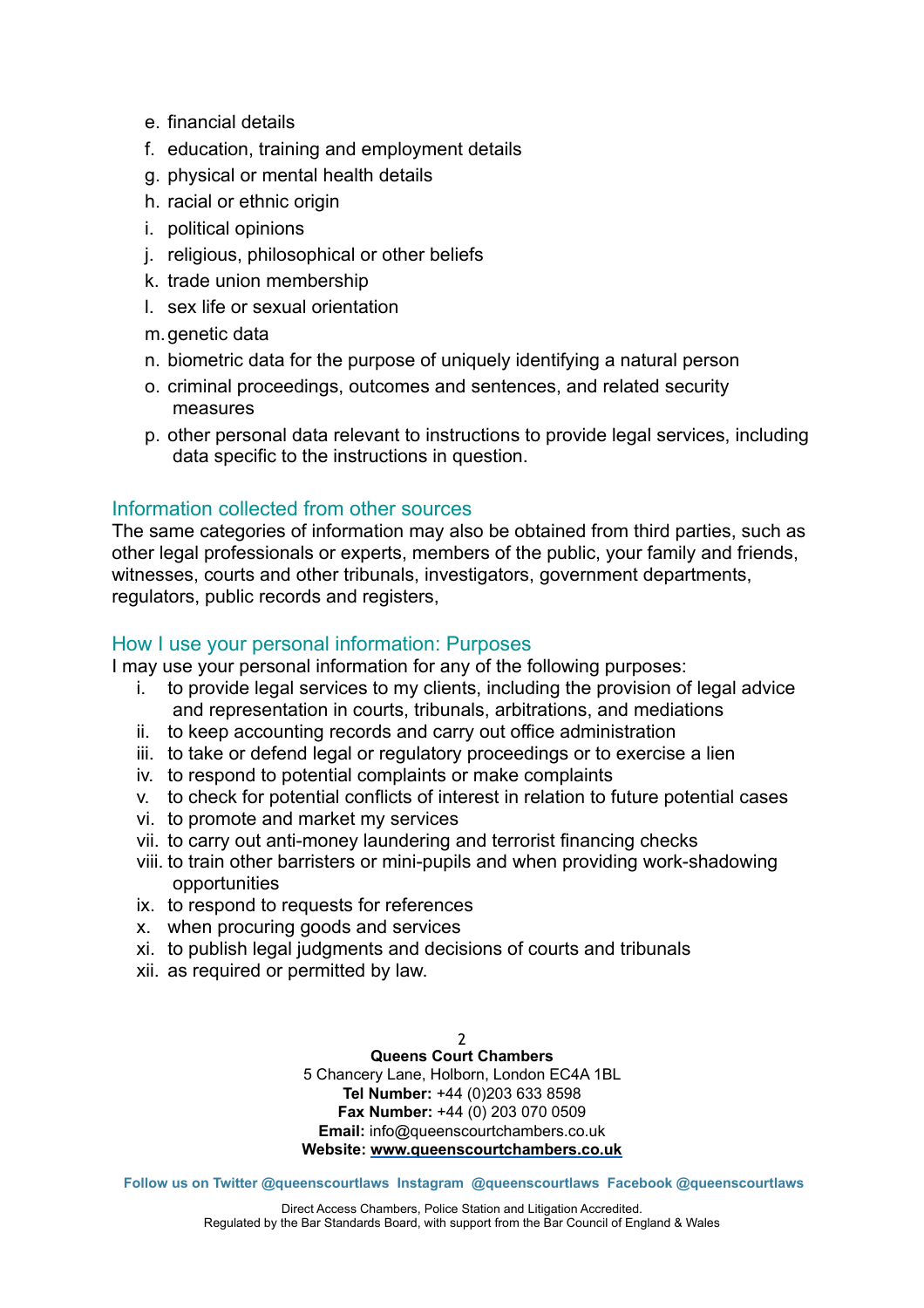# Whether information has to be provided by you, and why

If I have been *instructed by you or on your behalf on a case or if you have asked for a reference*, your personal information has to be provided, to enable me *to provide you with advice or representation or the reference or when acting as mediator or arbitrator, and to enable me to comply with my professional obligations, and to keep accounting records*.

# The legal basis for processing your personal information

I rely on the following as the lawful bases on which I collect and use your personal information:

- If you have consented to the processing of your personal information, then I may process your information for the Purposes set out above to the extent to which you have consented to me doing so.
- **EXECT** If you are a client, processing is necessary for the performance of a contract for legal services or in order to take steps at your request prior to entering into a contract.
- In relation to information which is in categories (g) to (o) above (these being categories which are considered to include particularly sensitive information and which include information about criminal convictions or proceedings) I rely on your consent for any processing for the purposes set out in purposes (ii), (iv), (vi), (viii) and (ix) above. I need your consent to carry out processing of this data for these purposes. However, if you do not consent to processing for purposes (iv) and (ix) (responding to potential complaints and providing a reference) I will be unable to take your case or to provide a reference. This is because I need to be able to retain all the material about your case until there is no prospect of a complaint and to provide an informed and complete reference.
- In relation to information in categories (g) to (o) above (these being categories which are considered to be particularly sensitive information and include information about criminal convictions or proceedings), I am entitled by law to process the information where the processing is necessary for legal proceedings, legal advice, or otherwise for establishing, exercising or defending legal rights.
- **■** In relation to information which is not in categories (g) to (o) above, I rely on my legitimate interest and/or the legitimate interests of a third party in carrying out the processing for the Purposes set out above.
- In certain circumstances processing may be necessary in order that I can comply with a legal obligation to which I am subject (including carrying out antimoney laundering or terrorist financing checks).

3 **Queens Court Chambers**  5 Chancery Lane, Holborn, London EC4A 1BL **Tel Number:** +44 (0)203 633 8598 **Fax Number:** +44 (0) 203 070 0509 **Email:** info@queenscourtchambers.co.uk **Website: [www.queenscourtchambers.co.uk](http://www.queenscourtchambers.co.uk)**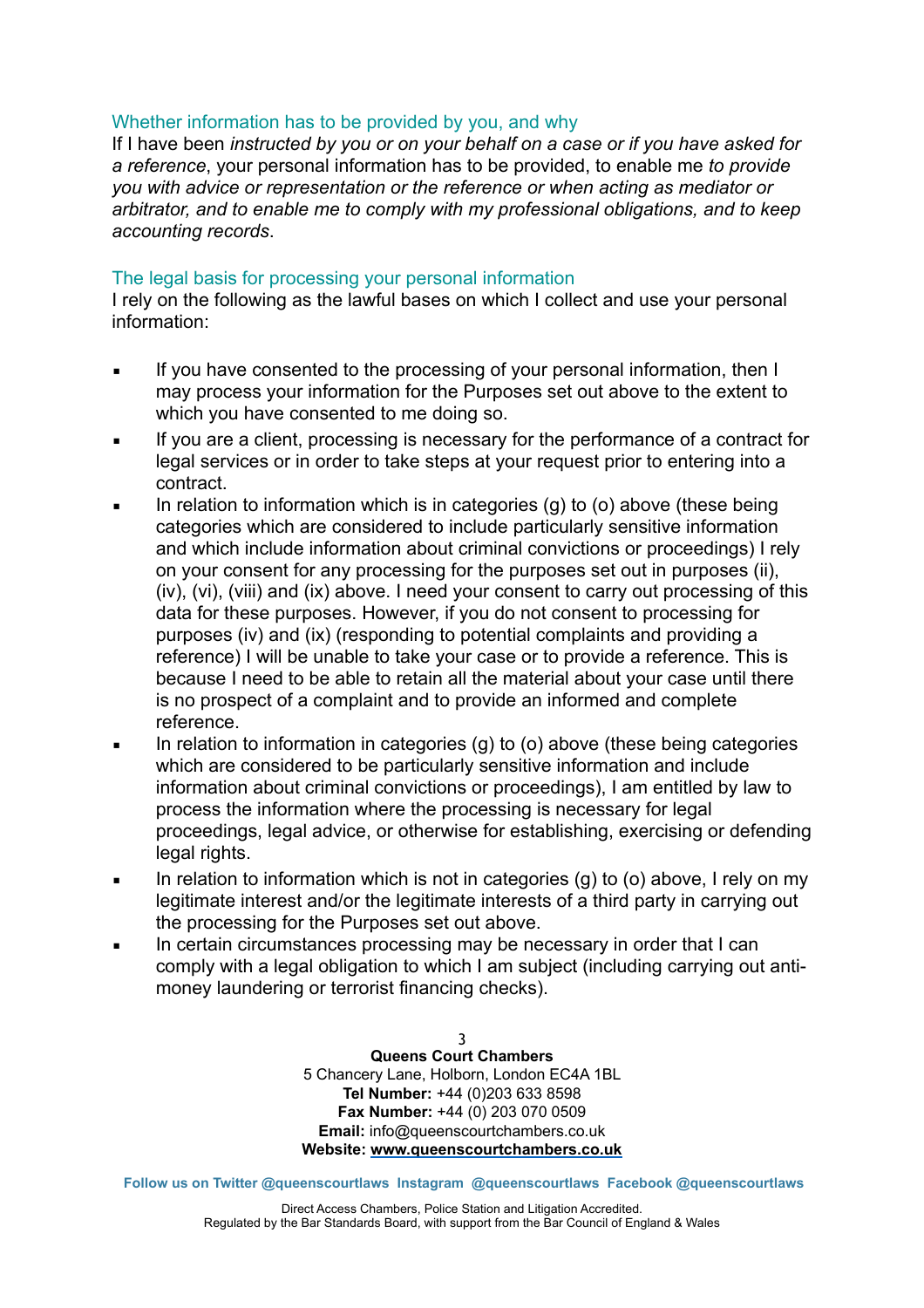• The processing is necessary to publish judgments or other decisions of courts or tribunals.

# Who will I share your personal information with?

If you are a client, some of the information you provide will be protected by legal professional privilege unless and until the information becomes public in the course of any proceedings or otherwise. As a barrister I have an obligation to keep your information confidential, except where it otherwise becomes public or is disclosed as part of the case or proceedings.

It may be necessary to share your information with the following:

- data processors, such as my Chambers staff, IT support staff, email providers, data storage providers
- other legal professionals
- experts and other witnesses
- prosecution authorities
- courts and tribunals
- the staff in my chambers
- **EXEC** trainee barristers
- lay clients
- **EXECT** family and associates of the person whose personal information I am processing
- in the event of complaints, the Head of Chambers, other members of Chambers who deal with complaints, the Bar Standards Board, and the Legal Ombudsman
- other regulatory authorities
- current, past or prospective employers
- education and examining bodies
- **EXEDEES** associates, professional advisers and trade bodies, e.g. the Bar **Council**
- the intended recipient, where you have asked me to provide a reference.
- the general public in relation to the publication of legal judgments and decisions of courts and tribunals.

I may be required to provide your information to regulators, such as the Bar Standards Board, the Financial Conduct Authority or the Information Commissioner's Office. In the case of the Information Commissioner's Office, there is a risk that your information may lawfully be disclosed by them for the purpose of any other civil or

> 4 **Queens Court Chambers**  5 Chancery Lane, Holborn, London EC4A 1BL **Tel Number:** +44 (0)203 633 8598 **Fax Number:** +44 (0) 203 070 0509 **Email:** info@queenscourtchambers.co.uk **Website: [www.queenscourtchambers.co.uk](http://www.queenscourtchambers.co.uk)**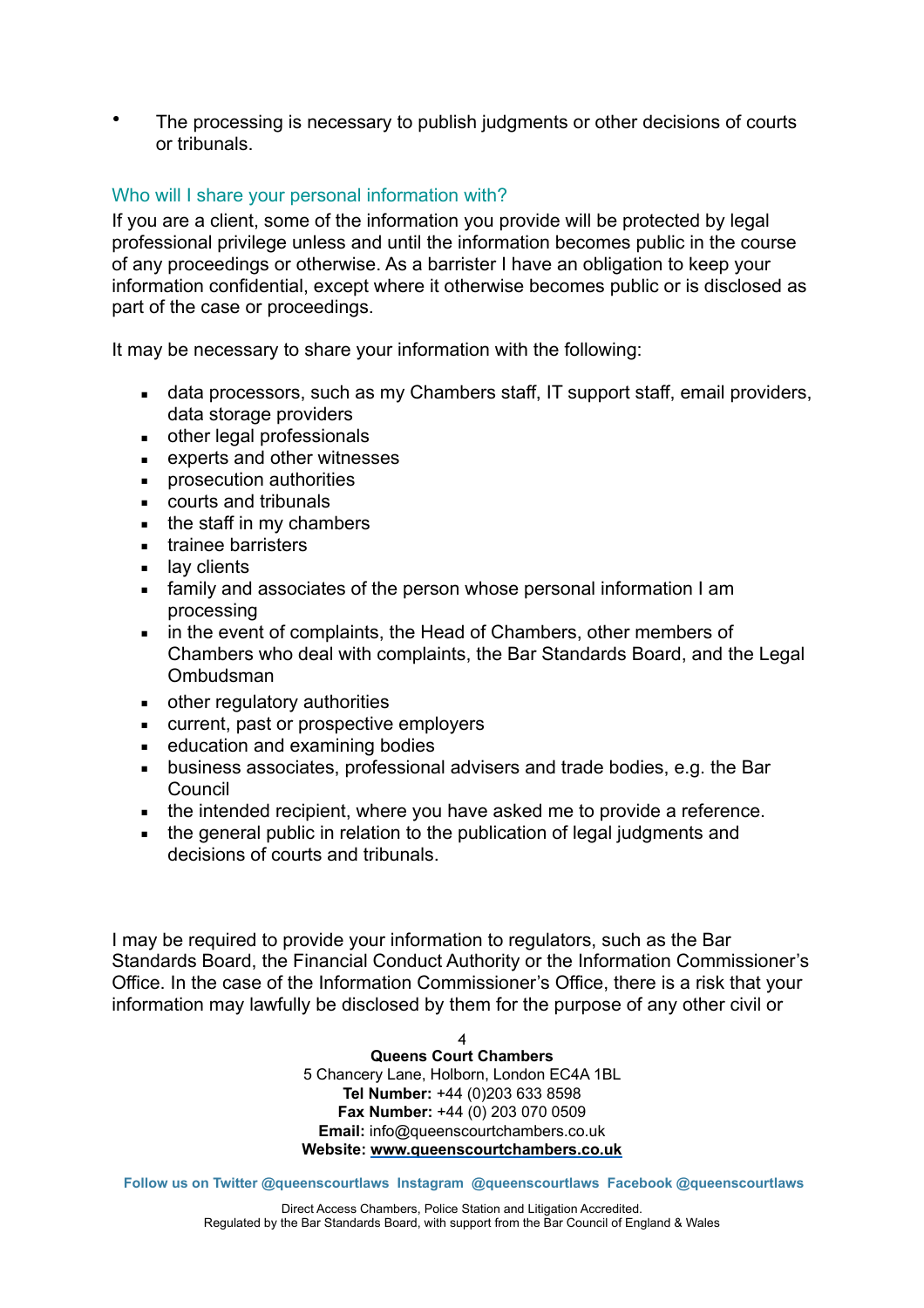criminal proceedings, without my consent or yours, which includes privileged information.

I may also be required to disclose your information to the police or intelligence services, where required or permitted by law.

# Sources of information

The personal information I obtain may include information which has been obtained from:

- other legal professionals
- experts and other witnesses
- prosecution authorities
- courts and tribunals
- **EXEC** trainee barristers
- lay clients
- **EXECT** family and associates of the person whose personal information I am processing
- in the event of complaints, the Head of Chambers, other members of Chambers who deal with complaints, the Bar Standards Board, and the Legal Ombudsman
- other regulatory authorities
- current, past or prospective employers
- education and examining bodies
- **EXECT** business associates, professional advisers and trade bodies, e.g. the Bar Council
- **EXECT** the intended recipient, where you have asked me to provide a reference.
- the general public in relation to the publication of legal judgments and decisions of courts and tribunals.
- data processors, such as my Chambers staff, IT support staff, email providers, data storage providers, confidential waste processors,
- public sources, such as the press, public registers and law reports.

# Transfer of your information outside the European Economic Area (EEA)

This privacy notice is of general application and as such it is not possible to state whether it will be necessary to transfer your information out of the EEA in any particular case or for a reference. However, if you reside outside the EEA or your case or the role for which you require a reference involves persons or organisations or courts and tribunals outside the EEA then it may be necessary to transfer some of your data to that country outside of the EEA for that purpose. If you are in a country outside the EEA or if the instructions you provide come from outside the EEA then it is inevitable that information will be transferred to those countries. If this applies to you and you wish additional precautions to be taken in respect of your information please indicate this when providing initial instructions.

> 5 **Queens Court Chambers**

5 Chancery Lane, Holborn, London EC4A 1BL **Tel Number:** +44 (0)203 633 8598 **Fax Number:** +44 (0) 203 070 0509 **Email:** info@queenscourtchambers.co.uk **Website: [www.queenscourtchambers.co.uk](http://www.queenscourtchambers.co.uk)**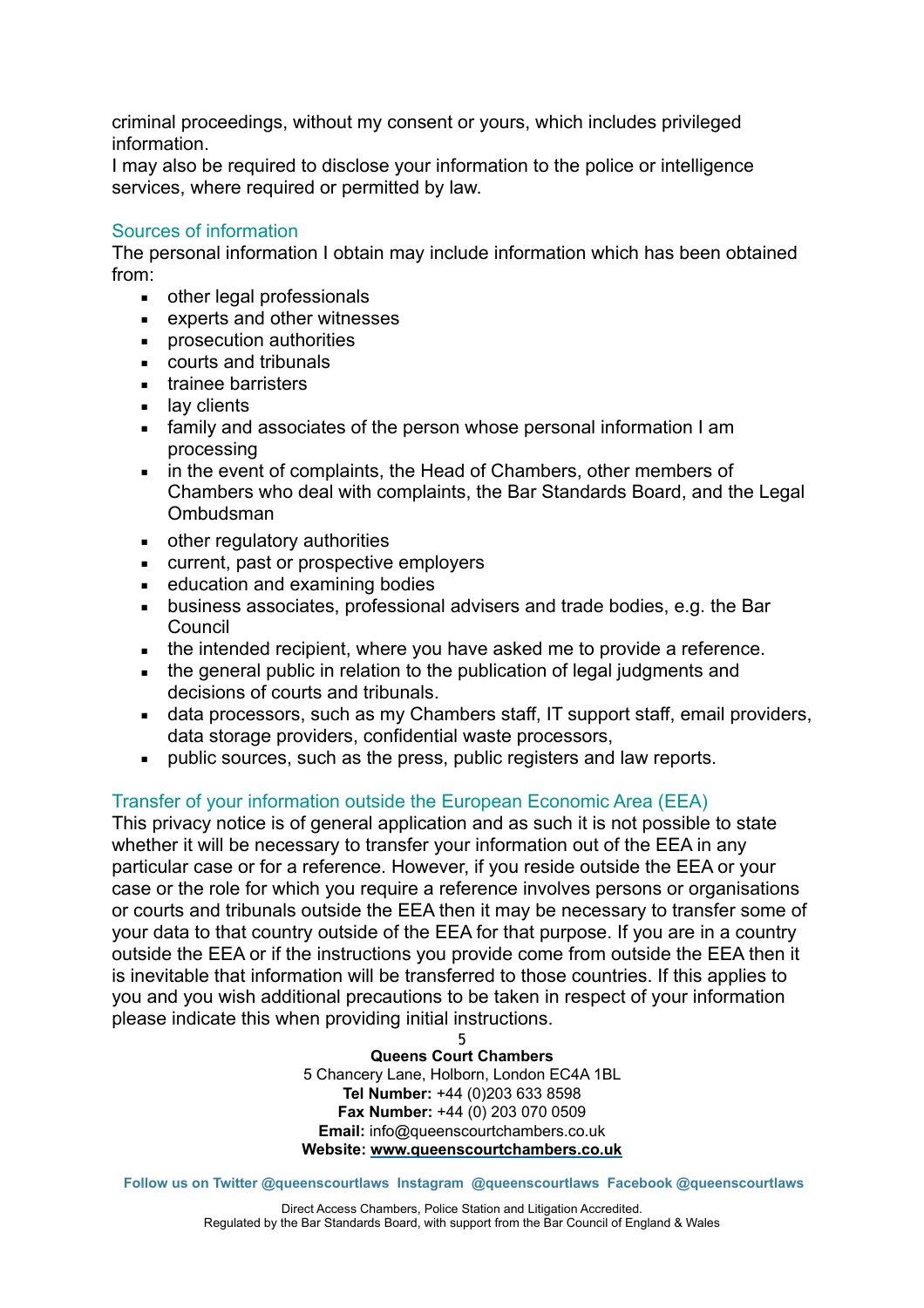Some countries and organisations outside the EEA have been assessed by the European Commission and their data protection laws and procedures found to show adequate protection. The list can be found [here](https://ec.europa.eu/info/law/law-topic/data-protection/data-transfers-outside-eu/adequacy-protection-personal-data-non-eu-countries_en#dataprotectionincountriesoutsidetheeu). Most do not. If your information has to be transferred outside the EEA, then it may not have the same protections and you may not have the same rights as you would within the EEA.

I may transfer your personal information to the following which are located outside the European Economic Area (EEA):

- cloud data storage services based in the USA who have agreed to comply with the EU-U.S. Privacy Shield, in order to enable me to store your data and/or backup copies of your data so that I may access your data when they need to. The USA does not have the same data protection laws as the EU but the EU-U.S. Privacy Shield has been recognised by the European Commission as providing adequate protection. To obtain further details of that protection see [https://ec.europa.eu/info/law/law-topic/data-protection/data-transfers-outside](https://ec.europa.eu/info/law/law-topic/data-protection/data-transfers-outside-eu/eu-us-privacy-shield_en)[eu/eu-us-privacy-shield\\_en](https://ec.europa.eu/info/law/law-topic/data-protection/data-transfers-outside-eu/eu-us-privacy-shield_en).
- cloud data storage services based in Switzerland, in order to enable me to store your data and/or backup copies of your data so that I may access your data when I need to. Switzerland does not have the same data protection laws as the EU but has been recognised by the European Commission as providing adequate protection; see [https://ec.europa.eu/info/law/law-topic/data](https://ec.europa.eu/info/law/law-topic/data-protection/data-transfers-outside-eu/adequacy-protection-personal-data-non-eu-countries_en)[protection/data-transfers-outside-eu/adequacy-protection-personal-data-non](https://ec.europa.eu/info/law/law-topic/data-protection/data-transfers-outside-eu/adequacy-protection-personal-data-non-eu-countries_en)[eu-countries\\_en](https://ec.europa.eu/info/law/law-topic/data-protection/data-transfers-outside-eu/adequacy-protection-personal-data-non-eu-countries_en).

If I decide to publish a judgment or other decision of a Court or Tribunal containing your information then this will be published to the world.

I will not otherwise transfer personal information outside the EEA, except as necessary for providing legal services or for any legal proceedings.

If you would like any further information please use the contact details at the end of this document*.*

## How long will I store your personal data?

I will normally store all your information:

• until at least 1 year after the expiry of any relevant limitation period (which will usually be 6 years or 15 years depending on the circumstances, but may be 12 years, or longer where the case includes information relating to a minor), from the date of the last item of work carried out, the date of the last payment

> 6 **Queens Court Chambers**  5 Chancery Lane, Holborn, London EC4A 1BL **Tel Number:** +44 (0)203 633 8598 **Fax Number:** +44 (0) 203 070 0509 **Email:** info@queenscourtchambers.co.uk **Website: [www.queenscourtchambers.co.uk](http://www.queenscourtchambers.co.uk)**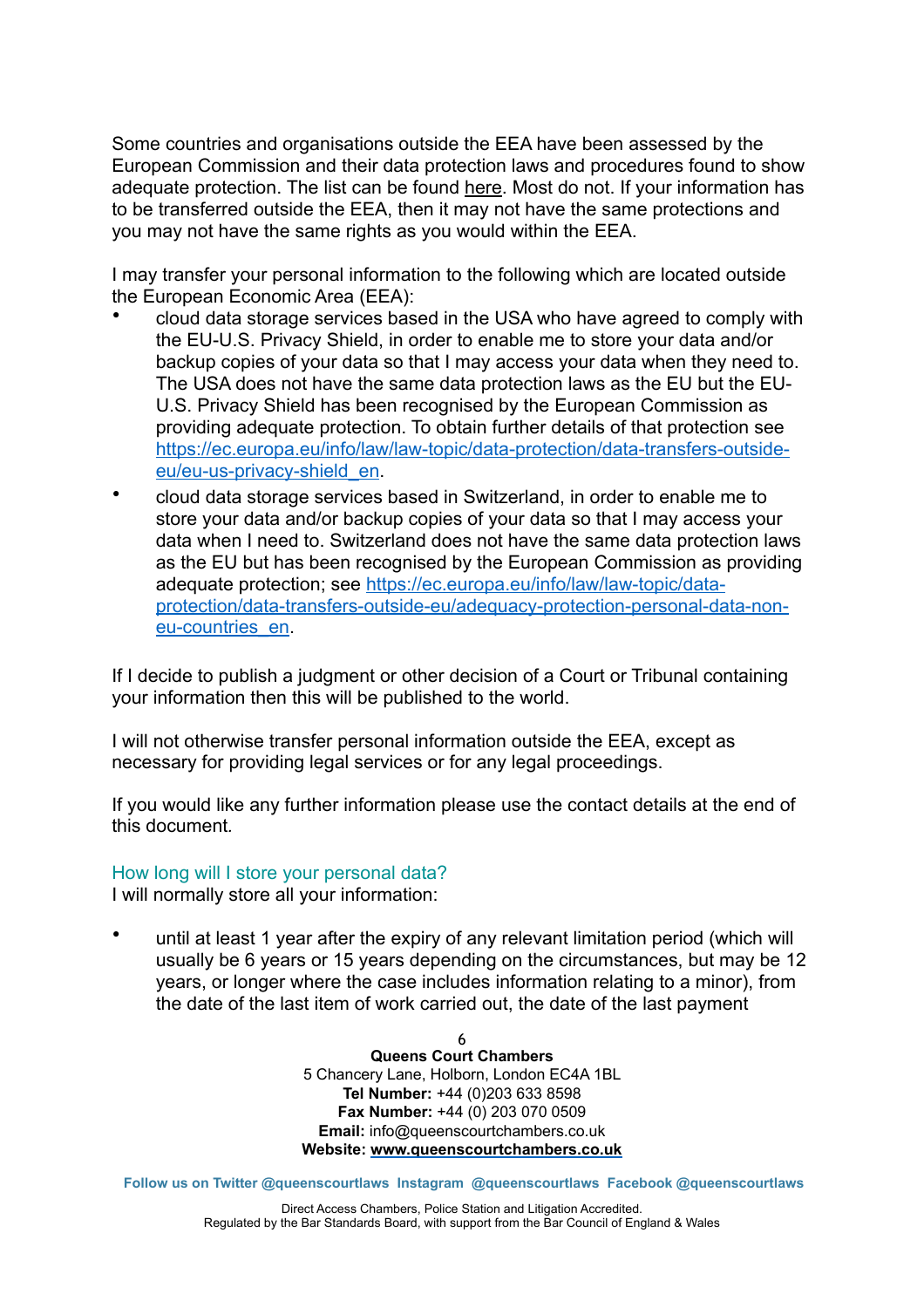received or the date on which all outstanding payments are written off, whichever is the latest/whatever other end point is chosen. This is because it may be needed for potential legal proceedings/ or another dispute. At this point any further retention will be reviewed and the data will be marked for deletion or marked for retention for a further period. The latter retention period is likely to occur only where the information is needed for legal proceedings, regulatory matters or active complaints. Deletion will be carried out without further notice to you as soon as reasonably practicable after the data is marked for deletion.

- I will store some of your information which I need to carry out conflict checks for the rest of my career. However, this is likely to be limited to your name and contact details/ the name of the case/anything else. This will not include any information within categories (g) to (o) above.
- Information related to anti-money laundering checks will be retained until five years after the completion of the transaction or the end of the business relationship, whichever is the later;
- Names and contact details held for marketing purposes will be stored indefinitely or until I or my clerk become aware or are informed that the individual has ceased to be a potential client.

# Consent

As explained above, I am relying on your explicit consent to process your information in categories (g) to (o) above. You provided this consent when you agreed that I would provide legal services/you asked me to provide a reference.

You have the right to withdraw this consent at any time, but this will not affect the lawfulness of any processing activity I have carried out prior to you withdrawing your consent. However, where I also rely on other bases for processing your information, you may not be able to prevent processing of your data. For example, if you have asked me to work for you and I have spent time on your case, you may owe me money which I will be entitled to claim.

If there is an issue with the processing of your information, please contact my clerks using the contact details below.

## Your Rights

Under the GDPR, you have a number of rights that you can exercise in certain circumstances. These are free of charge. In summary, you may have the right to:

• Ask for access to your personal information and other supplementary information;

> 7 **Queens Court Chambers**  5 Chancery Lane, Holborn, London EC4A 1BL **Tel Number:** +44 (0)203 633 8598 **Fax Number:** +44 (0) 203 070 0509 **Email:** info@queenscourtchambers.co.uk **Website: [www.queenscourtchambers.co.uk](http://www.queenscourtchambers.co.uk)**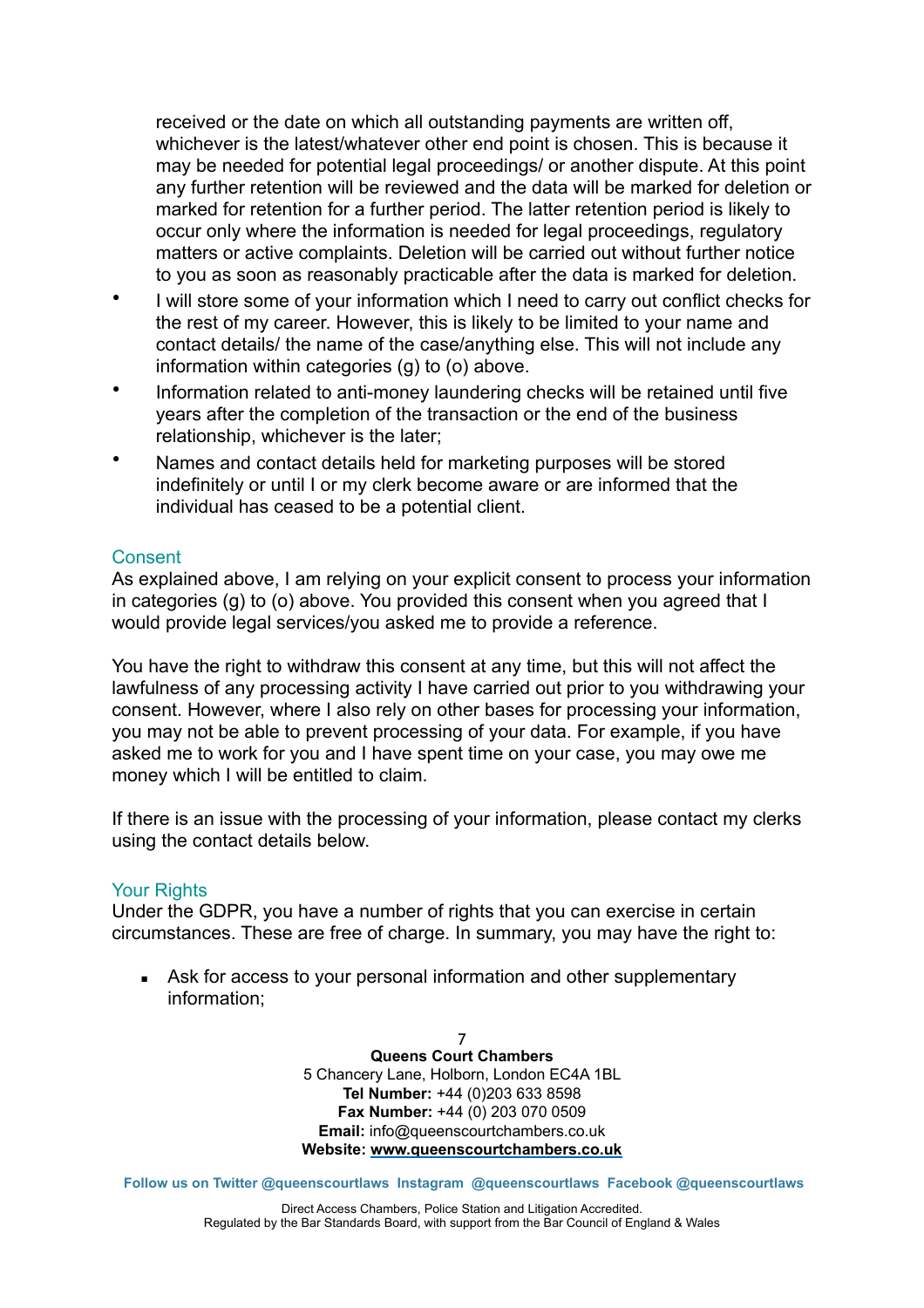- Ask for correction of mistakes in your data or to complete missing information I hold on you;
- Ask for your personal information to be erased, in certain circumstances;
- Receive a copy of the personal information you have provided to me or have this information sent to a third party. This will be provided to you or the third party in a structured, commonly used and machine readable format, e.g. a Word file:
- Object at any time to processing of your personal information for direct marketing;
- Object in certain other situations to the continued processing of your personal information;
- Restrict my processing of your personal information in certain circumstances;
- Request not to be the subject to automated decision-making which produces legal effects that concern you or affects you in a significant way.

If you want more information about your rights under the GDPR please see the Guidance from the Information Commissioners Office on [Individual's rights under the](http://ico.org.uk/for-organisations/guide-to-the-general-data-protection-regulation-gdpr/individual-rights/)  [GDPR.](http://ico.org.uk/for-organisations/guide-to-the-general-data-protection-regulation-gdpr/individual-rights/)

If you want to exercise any of these rights, please:

- Use the contact details at the end of this document:
- **I** may need to ask you to provide other information so that you can be identified;
- Please provide a contact address so that you can be contacted to request further information to verify your identity;
- Provide proof of your identity and address;
- State the right or rights that you wish to exercise.

I will respond to you within one month from when I receive your request.

## How to make a complaint?

The GDPR also gives you the right to lodge a complaint with the Information Commissioners' Office if you are in the UK, or with the supervisory authority of the Member State where you work, normally live or where the alleged infringement of data protection laws occurred. The Information Commissioner's Office can be contacted at <http://ico.org.uk/concerns/>.

> 8 **Queens Court Chambers**  5 Chancery Lane, Holborn, London EC4A 1BL **Tel Number:** +44 (0)203 633 8598 **Fax Number:** +44 (0) 203 070 0509 **Email:** info@queenscourtchambers.co.uk **Website: [www.queenscourtchambers.co.uk](http://www.queenscourtchambers.co.uk)**